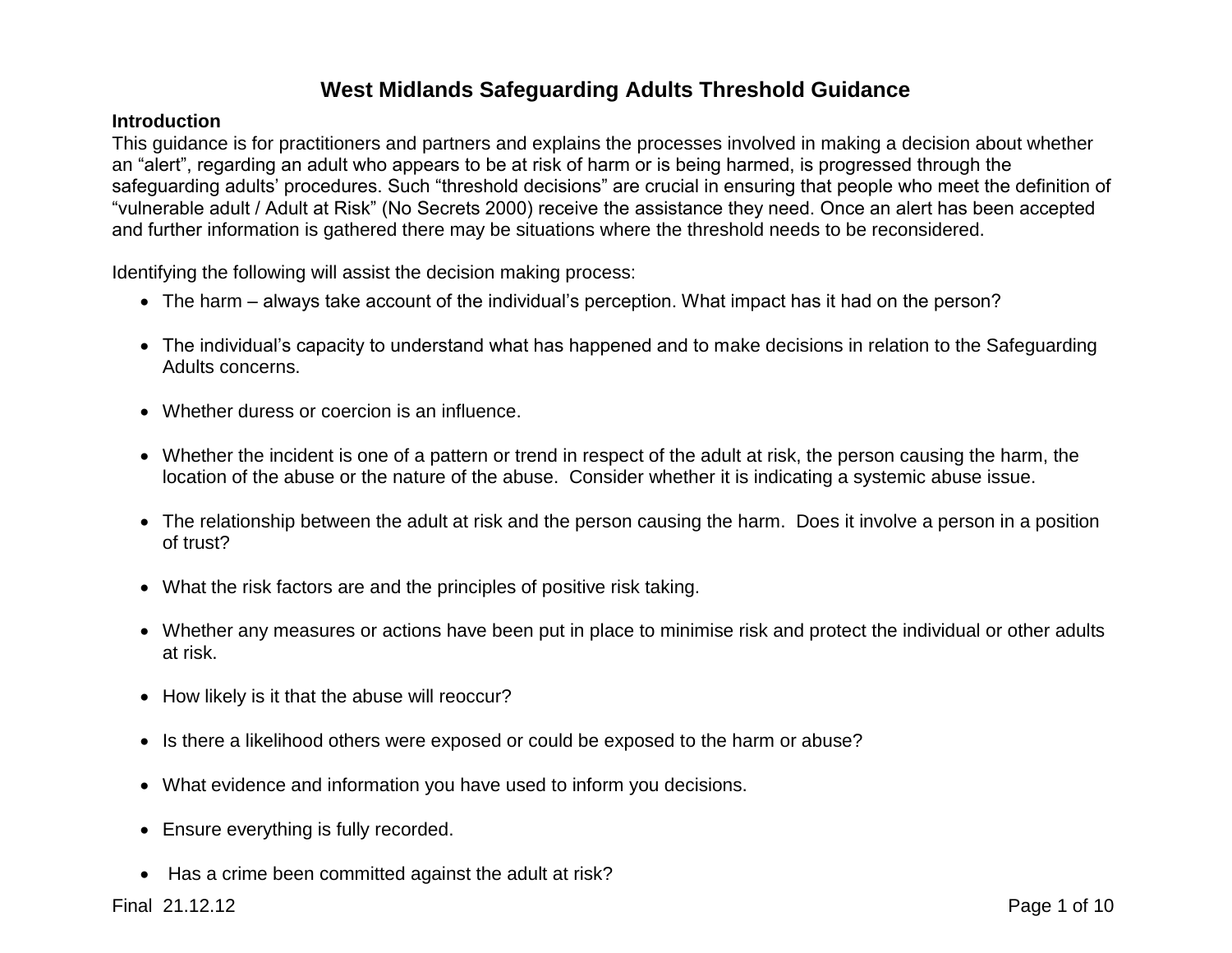Threshold decision making can be complex. Often the presenting abuse type on further investigation is one of a number of abuses which must be factored into decision making. Or the incident may constitute several abuse types for example some medication errors could be an indicator of institutional abuse but could also fall within the physical, psychological abuse or neglect. Forced marriages are also likely to encompass more than one type of abuse.

## **DOING NOTHING IS NOT AN OPTION**

**IF IN DOUBT >**Initiate Safeguarding Adults Procedures with a Safeguarding Adults Alert > Discuss with senior manager  $\rightarrow$  Record decision and reasons for the decision.

You should always use your professional judgement, bearing in mind the circumstances presented, and seek advice from your line manager or the Safeguarding Adult Team.

If the Local Authority as the lead agency for Safeguarding decides the alert requires no further action under safeguarding procedures then other processes must be used to address the concern. For example a single medication error which has caused no harm may still require staff training on medication procedure. This must still be reported to the contract and commissioning team responsible for the provider concerned. Other processes and options could be:

- Care Management
- Referral to the regulator Care Quality Commission
- Increased Care Contracts monitoring which may lead to: Employers actions including:
	- o Training
	- o Reviewing practices or procedures
	- o Staff disciplinary procedures
- Incident or Serious Incident procedures
- Complaints procedures
- Referral to another agency such as Department of Works and Pensions, Trading Standards, Health and Safety etc.
- Referral for Advocacy support.

In the course of these processes if further information comes to light that means safeguarding should again be considered a further alert should be made.

Final 21.12.12 Page 2 of 10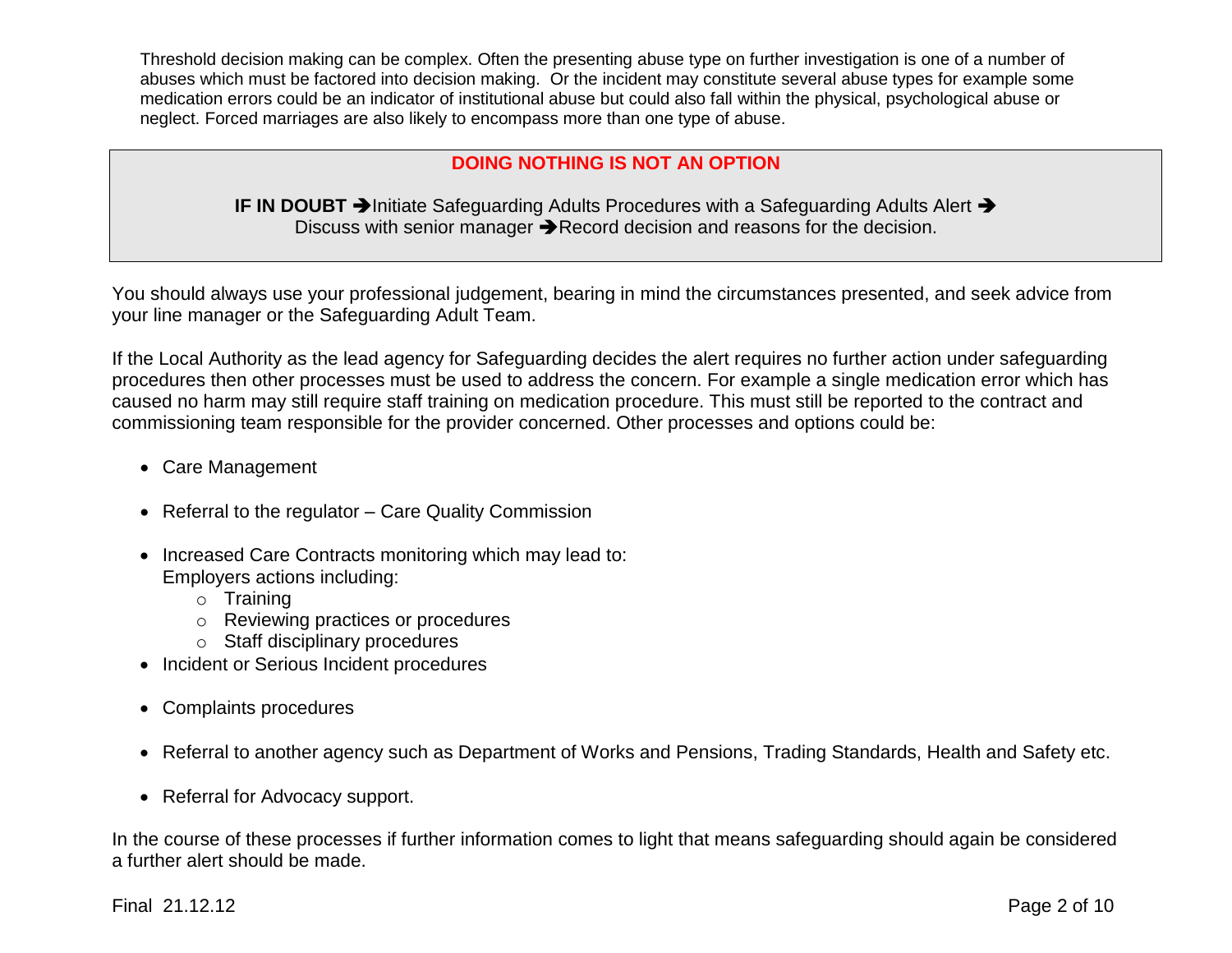Please use this guide when considering if an incident requires a Safeguarding Adults Alert/referral or if it falls out of the multi agency procedures and requires action from the service where the concern or incident occurred. Consider:

- o Was harm caused and how serious was the harm or abuse/risk of harm or abuse the consequence/impact.
- o How often has it actually occurred/or the risk of abuse or harm occurring history/context.
- o How many adults at risk were exposed or could have been exposed to the harm or abuse (vital interest or potential institutional abuse)?
- o What is the likelihood of the abuse or harm reoccurring? Frequency.

| Type of<br>abuse | <b>Isolated incident</b><br><b>Not SAFEGUARDING</b><br>No harm – low risk                                                                                                                                                                                                                                                                                                                                                                                                      | <b>Possibly</b><br><b>SAFEGUARDING</b><br>Possible harm - some<br>risks                                                                                                                                                                                                                           | <b>SAFEGUARDING</b><br>Harm caused- medium to high risk<br>A Safeguarding Adults Referral MUST be made                                                                                                                                                                                                                                                                                                                                                                                                                                                                                                             |  |  |
|------------------|--------------------------------------------------------------------------------------------------------------------------------------------------------------------------------------------------------------------------------------------------------------------------------------------------------------------------------------------------------------------------------------------------------------------------------------------------------------------------------|---------------------------------------------------------------------------------------------------------------------------------------------------------------------------------------------------------------------------------------------------------------------------------------------------|--------------------------------------------------------------------------------------------------------------------------------------------------------------------------------------------------------------------------------------------------------------------------------------------------------------------------------------------------------------------------------------------------------------------------------------------------------------------------------------------------------------------------------------------------------------------------------------------------------------------|--|--|
| <b>Physical</b>  | • Staff causing no harm $-$<br>e.g. friction mark on skin<br>due to ill-fitting hoist<br>sling.<br>• Minor events that still<br>meet criteria for 'incident<br>reporting'.<br>• Dispute between service<br>users with no harm,<br>quickly resolved and risk<br>assessment in place.<br>Bruising caused by<br>$\bullet$<br>family carer due to poor<br>lifting and handling<br>technique. No harm<br>intended Immediately<br>resolved when given<br>correct<br>advice/equipment | • Inexplicable minor<br>marking found where<br>there is no clear<br>explanation as to how<br>the injury occurred.<br>Isolated incident<br>$\bullet$<br>involving service user<br>on service user.<br>• Unwanted physical<br>contact from 'informal'<br>carer with no harm and<br>quickly resolved | • Inexplicable<br>Physical restraint<br>Physical assaults -<br>$\bullet$<br>$\bullet$<br>undertaken outside of a<br>injury, death.<br>marking or<br>specific care plan or not<br>lesions, cuts or<br>Grievous bodily<br>$\bullet$<br>grip marks on<br>proportionate to the risk.<br>harm/assault with or<br>more than one<br>Withholding of food,<br>without a weapon<br>occasion or to<br>drinks or aids to<br>leading to<br>more than one<br>independence.<br>irreversible damage<br>individual.<br>or death.<br>Inexplicable injuries<br>Any potential<br>$\bullet$<br>criminal act against<br>an adult at risk |  |  |
|                  | • Adult does not receive<br>prescribed medication<br>(missed/wrong dose) -<br>no harm occurs                                                                                                                                                                                                                                                                                                                                                                                   | • Recurring missed<br>medication or<br>administration errors in<br>relation to one service<br>user that caused no<br>harm                                                                                                                                                                         | Deliberate<br>• Recurrent<br>Pattern of recurring<br>administration errors<br>missed<br>maladministration of<br>medication or<br>or an incident of<br>medicines (e.g.<br>administration<br>sedation).<br>deliberate<br>errors that affect<br>maladministration<br>• Covert administration<br>more than one<br>that results in ill-<br>without proper medical<br>adult and/or<br>health or death.<br>supervision or outside<br>result in harm<br>the Mental Capacity Act                                                                                                                                            |  |  |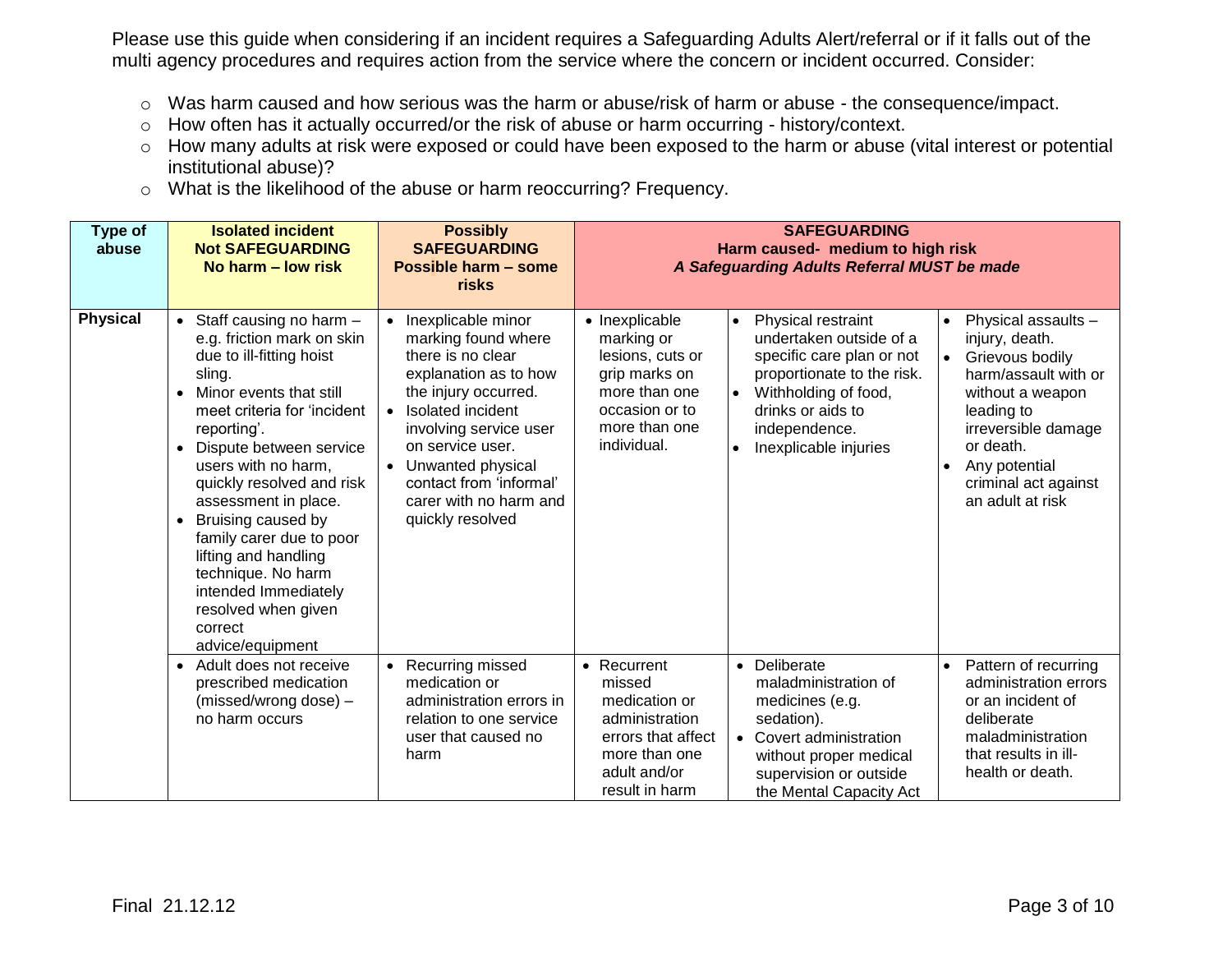| <b>Type of abuse</b> | <b>Isolated incident</b><br><b>Not SAFEGUARDING</b><br>No harm – low risk                                                                | <b>Possibly</b><br><b>SAFEGUARDING</b><br><b>Possible harm - some</b><br>risks                                                                                                                                                                                                                      | <b>SAFEGUARDING</b><br>Harm caused - medium to high risk<br>A Safeguarding Adults Referral MUST be made                                                                                                                                                                                                                                                                                                                                                                                                                                                                                                                                                                                                                                                                                                                                                                                                                                                                                                                                                                                                                                                                          |  |  |
|----------------------|------------------------------------------------------------------------------------------------------------------------------------------|-----------------------------------------------------------------------------------------------------------------------------------------------------------------------------------------------------------------------------------------------------------------------------------------------------|----------------------------------------------------------------------------------------------------------------------------------------------------------------------------------------------------------------------------------------------------------------------------------------------------------------------------------------------------------------------------------------------------------------------------------------------------------------------------------------------------------------------------------------------------------------------------------------------------------------------------------------------------------------------------------------------------------------------------------------------------------------------------------------------------------------------------------------------------------------------------------------------------------------------------------------------------------------------------------------------------------------------------------------------------------------------------------------------------------------------------------------------------------------------------------|--|--|
| <b>Sexual</b>        | Isolated incident<br>when an<br>inappropriate<br>sexualised remark is<br>made to an adult<br>with capacity and no<br>distress is caused. | Isolated incident of low<br>level unwanted<br>sexualised<br>attention/touching<br>directed at one adult<br>by another whether or<br>not capacity exists -<br>no harm or distress.<br>Two people who lack<br>capacity engaged in a<br>sexual activity or<br>relationship - no<br>distress to either. | • Verbal and<br>Recurrent<br>Attempted penetration<br>$\bullet$<br>gestured sexualised<br>sexualised touching<br>by any means<br>(whether or not is<br>or isolated/recurring<br>teasing.<br>occurs within a<br>• Sexualised<br>masturbation by<br>another person<br>attention between<br>relationship) without<br>without consent.<br>consent.<br>two service users<br>Sexual harassment<br>Sexualised attention in<br>where one lacks<br>$\bullet$<br>$\bullet$<br>- unwelcome sexual<br>a relationship between<br>capacity to consent.<br>staff and a service<br>advances, requests<br>$\bullet$<br>for sexual favours,<br>user.<br>and other verbal or<br>Sex in a relationship<br>$\bullet$<br>physical conduct of<br>characterised by<br>a sexual nature.<br>authority, inequality or<br>exploitation e.g. staff<br>and service user<br>Sex without consent /<br>rape.<br>Voyeurism.<br>Being made to look at<br>pornographic material<br>against will/where valid<br>consent cannot be<br>given.<br>Being made to<br>participate in a sexual<br>act against will/where<br>valid consent cannot<br>be given.<br>Trafficking an adult at<br>risk for sexual<br>exploitation. |  |  |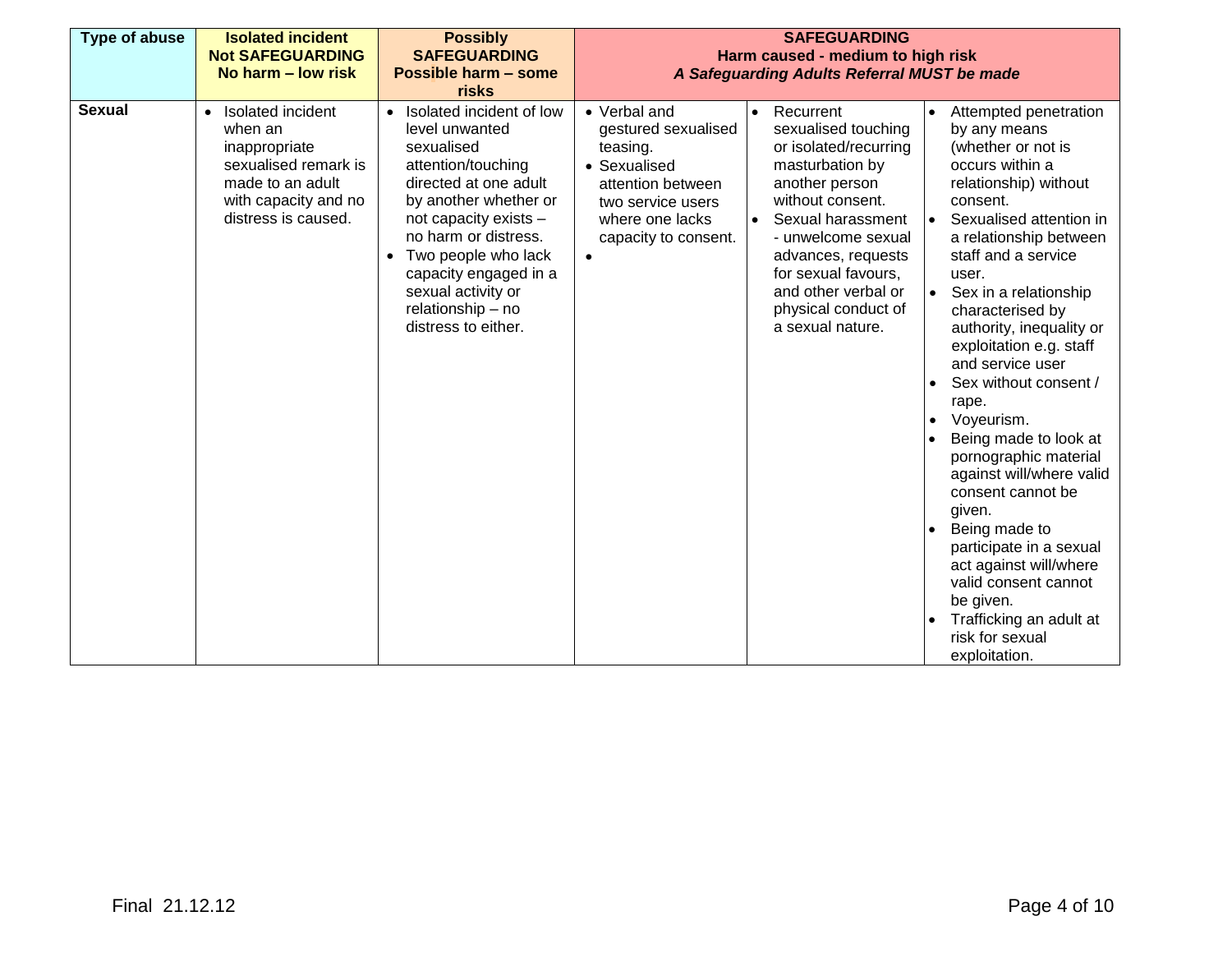| Type of abuse | <b>Isolated incident</b><br><b>Not SAFEGUARDING</b><br>No harm – low risk                                                                                | <b>Possibly</b><br><b>SAFEGUARDING</b><br><b>Possible harm - some</b><br>risks | <b>SAFEGUARDING</b><br>Harm caused - medium to high risk<br>A Safeguarding Adults Referral MUST be made                                                                                                                                                                                                                                                                                                                                                                                                                                                                                                                                                                                                                                                         |  |  |
|---------------|----------------------------------------------------------------------------------------------------------------------------------------------------------|--------------------------------------------------------------------------------|-----------------------------------------------------------------------------------------------------------------------------------------------------------------------------------------------------------------------------------------------------------------------------------------------------------------------------------------------------------------------------------------------------------------------------------------------------------------------------------------------------------------------------------------------------------------------------------------------------------------------------------------------------------------------------------------------------------------------------------------------------------------|--|--|
| Psychological | • Isolated incident<br>where adult is<br>spoken to in a rude<br>or other inappropriate<br>$way$ – respect is<br>undermined, but no<br>distress is caused | • The occasional<br>withholding of<br>information to<br>disempower             | <b>Humiliation</b><br>Denial of basic human<br>• Occasional taunts<br>$\bullet$<br>$\bullet$<br>or verbal outbursts<br>rights or civil liberties,<br>Emotional blackmail<br>overriding advance<br>which cause<br>e.g. threats of<br>directive, forced<br>abandonment or<br>distress.<br>marriage<br>• Treatment that<br>harm<br>Prolonged intimidation<br>undermines dignity<br>Frequent and<br>۱۰<br>frightening verbal<br>and damages<br>Producing and<br>outbursts to an adult<br>esteem.<br>distributing<br>• Denying or failing<br>at risk.<br>inappropriate photos<br>via any social media<br>to recognise an<br>adults choice or<br>means.<br>opinion<br>Vicious/personalised<br>verbal attacks<br>• Frequent verbal<br>outbursts to an<br>adult at risk |  |  |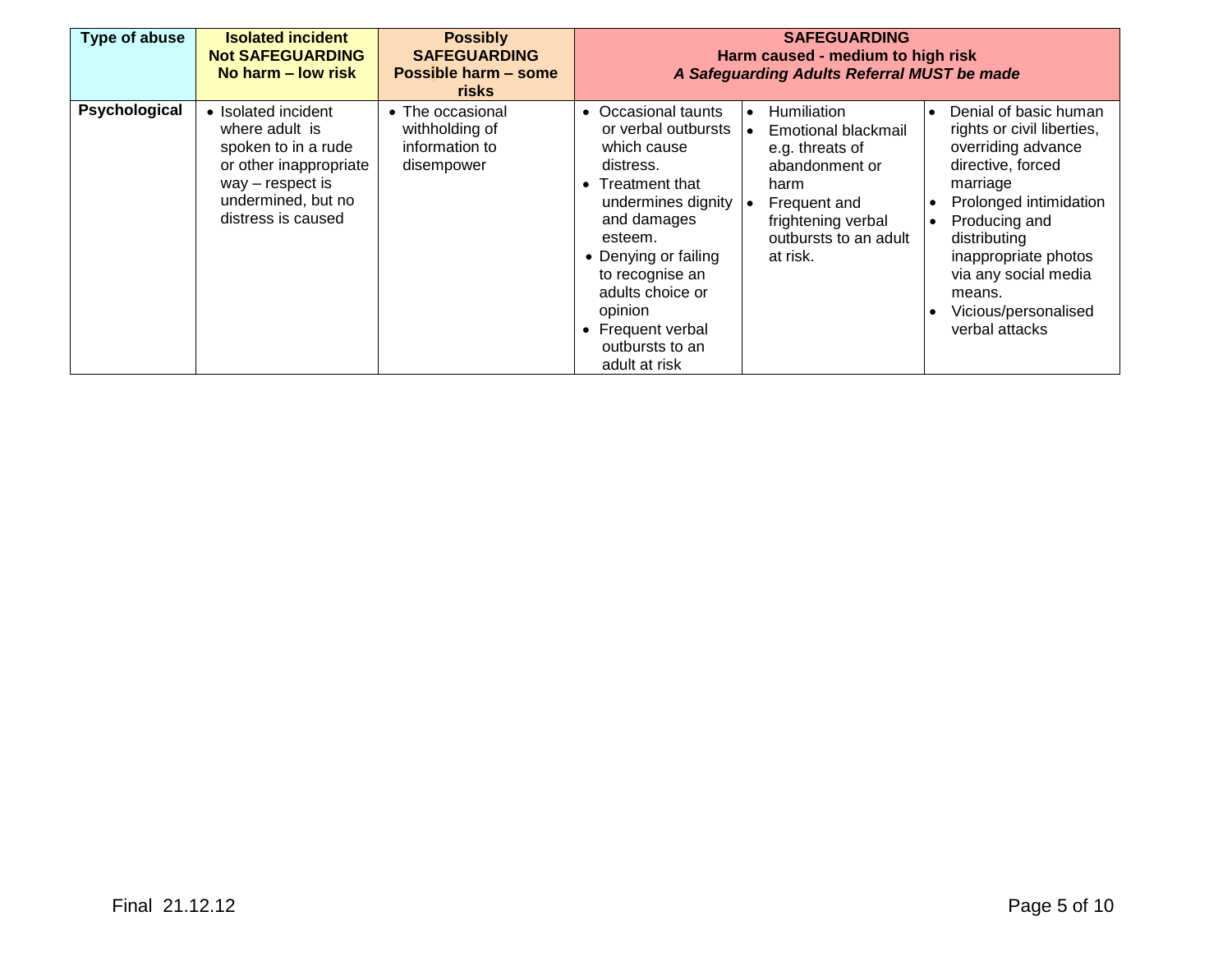| Type of<br>abuse                            | <b>Isolated incident</b><br><b>Not SAFEGUARDING</b>                                                                                                                                                                                                                                                                                                                                | <b>Possibly</b><br><b>SAFEGUARDING</b>                                                                                                                                                                                                                                                                                                                                                                                                                                                                                                             |                                                                                                                                                                                                                                                                                                                                                                                                                                     | <b>SAFEGUARDING</b><br>Harm caused -medium to high risk                                                                                                                                                                                                                                                                                                     |                                                                                                                                                                                                                                                                                                                                                                                                |
|---------------------------------------------|------------------------------------------------------------------------------------------------------------------------------------------------------------------------------------------------------------------------------------------------------------------------------------------------------------------------------------------------------------------------------------|----------------------------------------------------------------------------------------------------------------------------------------------------------------------------------------------------------------------------------------------------------------------------------------------------------------------------------------------------------------------------------------------------------------------------------------------------------------------------------------------------------------------------------------------------|-------------------------------------------------------------------------------------------------------------------------------------------------------------------------------------------------------------------------------------------------------------------------------------------------------------------------------------------------------------------------------------------------------------------------------------|-------------------------------------------------------------------------------------------------------------------------------------------------------------------------------------------------------------------------------------------------------------------------------------------------------------------------------------------------------------|------------------------------------------------------------------------------------------------------------------------------------------------------------------------------------------------------------------------------------------------------------------------------------------------------------------------------------------------------------------------------------------------|
|                                             | No harm – low risk                                                                                                                                                                                                                                                                                                                                                                 | Possible harm - some                                                                                                                                                                                                                                                                                                                                                                                                                                                                                                                               | A Safeguarding Adults Referral MUST be made                                                                                                                                                                                                                                                                                                                                                                                         |                                                                                                                                                                                                                                                                                                                                                             |                                                                                                                                                                                                                                                                                                                                                                                                |
|                                             |                                                                                                                                                                                                                                                                                                                                                                                    | risks                                                                                                                                                                                                                                                                                                                                                                                                                                                                                                                                              |                                                                                                                                                                                                                                                                                                                                                                                                                                     |                                                                                                                                                                                                                                                                                                                                                             |                                                                                                                                                                                                                                                                                                                                                                                                |
| <b>Financial</b>                            | Inadequate financial<br>records<br>Isolated incident of<br>staff personally<br>benefiting from the<br>support they offer<br>service users in a way<br>that does not involve<br>the actual abuse of<br>money. E.g. accrue<br>'reward points' on their<br>own store loyalty<br>cards when shopping<br>when the adult has<br>capacity to know what<br>has happened and<br>has agreed. | • Adult not routinely<br>involved in decisions<br>about how their<br>money is spent or<br>kept safe - capacity<br>in this respect is not<br>properly considered.<br>• Staff personally<br>benefit from the<br>support they offer<br>service users. E.g.<br>accrue 'reward points'<br>on their own store<br>loyalty cards when<br>shopping - adult<br>lacks capacity.<br>Failure by relative to<br>$\bullet$<br>pay care fees/charges<br>where no harm<br>occurs - but receives<br>personal allowance or<br>has access to other<br>personal monies. | • Adult's monies<br>kept in a joint<br>bank account -<br>unclear<br>arrangements for<br>equitable sharing<br>of capital and<br>interest.<br>• Adult denied<br>access to his/her<br>own funds or<br>possessions.<br>• Failure by relative<br>to pay care<br>fees/charges and<br>adult at risk<br>experiences<br>distress or harm<br>through having no<br>personal<br>allowance or risk<br>of eviction/<br>termination of<br>service. | • Misuse/misappropriation<br>of property, possessions<br>or benefits by a person<br>in a position of trust or<br>control.<br><b>Personal finances</b><br>removed from adult's<br>control without legal<br>authority.                                                                                                                                        | Fraud/exploitation<br>$\bullet$<br>relating to benefits,<br>income, property or<br>will.<br>Theft.<br>Doorstep crimes.                                                                                                                                                                                                                                                                         |
| <b>Direct</b><br><b>Payment</b><br>specific | Direct payment financial<br>returns show payments<br>for unauthorised<br>expenditure. One off<br>mistake - payment<br>returned<br>Isolated incident of<br>direct payment<br>recipient not sending in<br>financial returns<br>Isolated incident of<br>direct payment<br>recipient benefitting<br>from interest from<br><b>Direct Payment</b><br>account.                            | Large excess in user<br>accounts indicating care<br>may not being provided,<br>some reports of inadequate<br>care.<br>Direct payment not set<br>up correctly despite<br>advice and guidance e.g.<br>Personal Assistant not<br>set up with Her Majesty's<br><b>Revenue and Customs</b><br>(HMRC), no audit trail for<br>payments (i.e. no<br>authorised timesheets,<br>no wage slip or proof of<br>invoice payment), no<br>liability insurance.                                                                                                     | Pattern of<br>unsubmitted<br>financial returns by<br>suitable person with<br>inadequate<br>explanation<br>Payments made<br>from direct payment<br>account for<br>unauthorised<br>expenditure by<br>suitable person, not<br>on support plan<br>Suitable person not<br>able to provide<br>evidence to<br>demonstrate they                                                                                                             | Direct payment is not<br>being spent on some or all<br>of care on support plan<br>leading to neglect.<br>Irregularities on financial<br>returns lead to requests<br>for further evidence which<br>are continually ignored by<br>suitable person or evasive<br>action is taken (including<br>avoidance of attempts to<br>review person on Direct<br>Payment) | Misuse/misappropriation<br>of Direct payment by<br>another (including:<br>person in a position<br>of trust or suitable<br>person e.g. suitable<br>person is using some<br>of the Personal<br>Allowance or agency<br>time for their own<br>needs and person is<br>neglected.<br>Or creation of<br>fictitious personal<br>assistant where<br>payment is actually<br>going to suitable<br>person) |
| Final 21.12.12                              |                                                                                                                                                                                                                                                                                                                                                                                    |                                                                                                                                                                                                                                                                                                                                                                                                                                                                                                                                                    |                                                                                                                                                                                                                                                                                                                                                                                                                                     |                                                                                                                                                                                                                                                                                                                                                             | Page 6 of 10                                                                                                                                                                                                                                                                                                                                                                                   |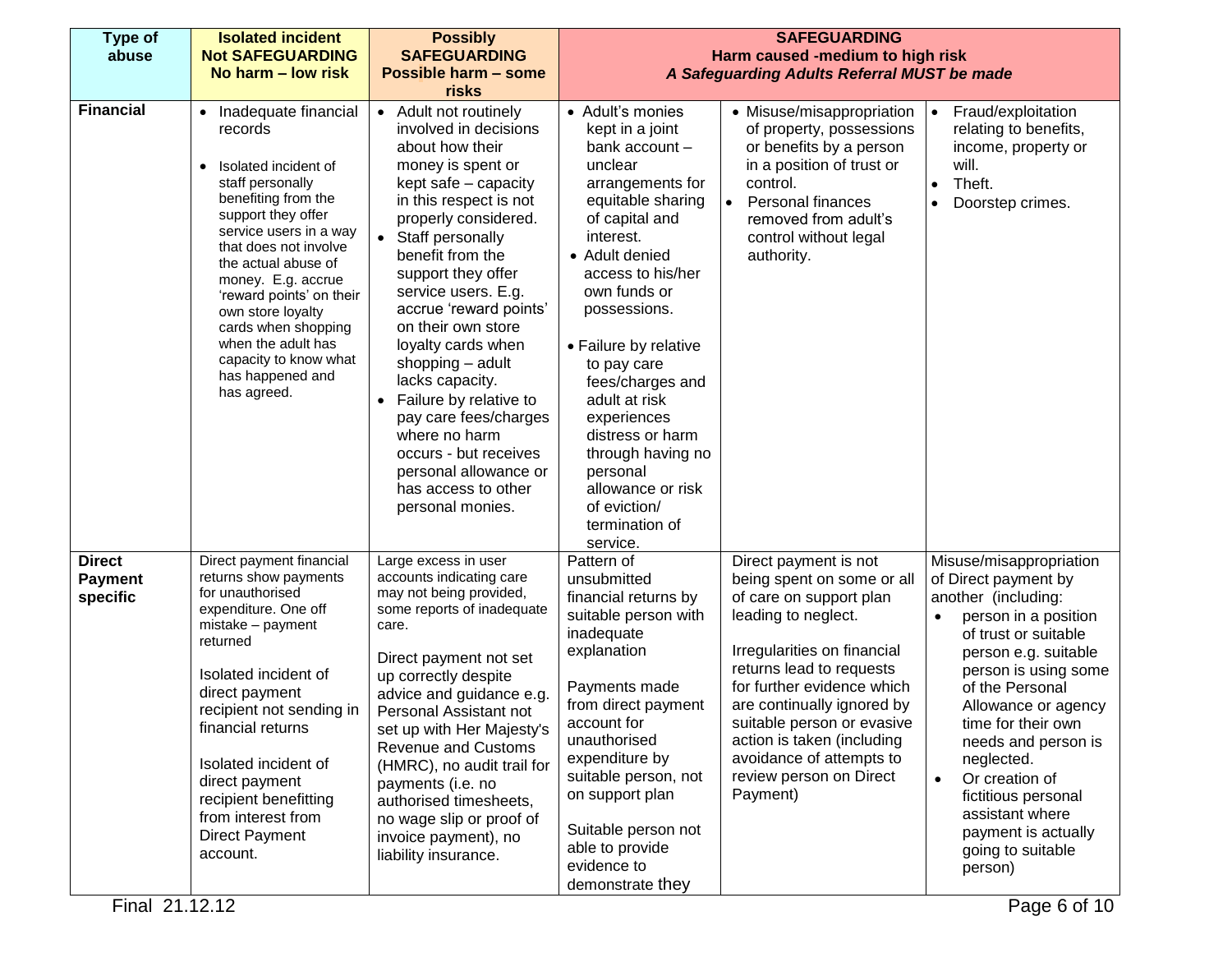| Direct payment used<br>flexibly to meet user<br>needs but not as<br>described on support<br>plan.<br>Direct payment not set<br>up correctly e.g.<br>Personal Assistant not<br>set up with Her<br>Majesty's Revenue<br>and Customs (HMRC),<br>no audit trail for<br>payments. Corrected<br>following advice and<br>support no harm | Cash payments made<br>against advice with no<br>evidence of payment<br>and care not provided.<br>Information obtained that<br>suitable person or<br>Personal Assistant has<br>criminal conviction which<br>gives rise to concerns<br>about their role<br>suitability. | are managing the<br><b>Direct Payment</b><br>Pattern of<br>repeated non<br>payment of<br>bills/personal<br>assistant wages<br>meaning care is<br>withdrawn. | Adult at risk is<br>Misusing/misappropriating<br>Direct Payment by<br>recipient but under<br>coercion by another |
|-----------------------------------------------------------------------------------------------------------------------------------------------------------------------------------------------------------------------------------------------------------------------------------------------------------------------------------|-----------------------------------------------------------------------------------------------------------------------------------------------------------------------------------------------------------------------------------------------------------------------|-------------------------------------------------------------------------------------------------------------------------------------------------------------|------------------------------------------------------------------------------------------------------------------|
| caused.<br>Excess or float in direct<br>payment account is<br>being used for<br>purposes other than on<br>the support plan e.g.<br>utility bills or<br>equipment. Not<br>safeguarding possible<br>misunderstanding or at<br>worse intentional fraud<br>by recipient (possible<br>criminal offence).                               |                                                                                                                                                                                                                                                                       |                                                                                                                                                             |                                                                                                                  |
| Suitable person or<br><b>Personal Assistant</b><br>found to be illegally<br>working in the country.<br>No harm caused but<br>suitable person<br>responsibility removed,<br><b>Personal Assistant</b><br>dismissed.                                                                                                                |                                                                                                                                                                                                                                                                       |                                                                                                                                                             |                                                                                                                  |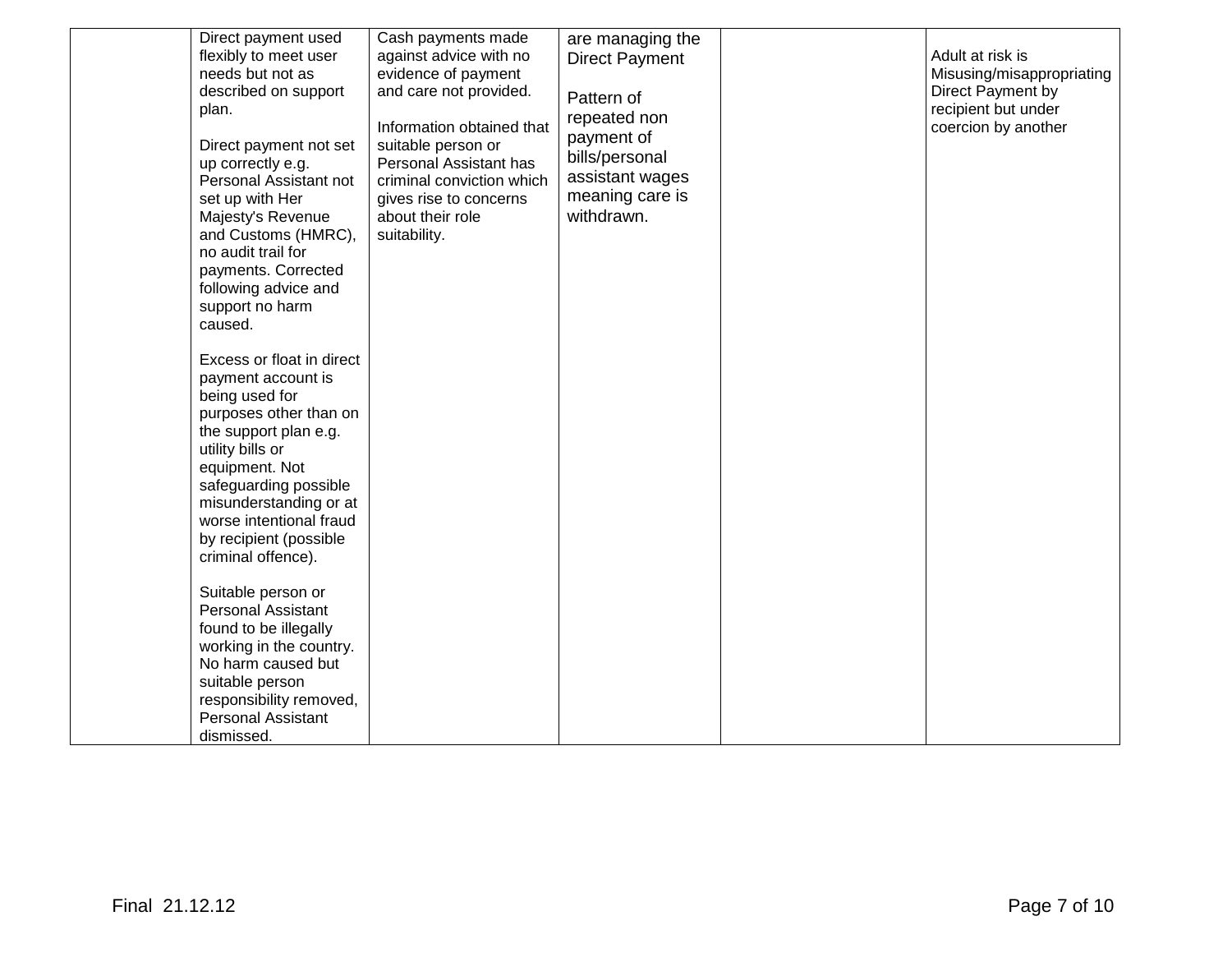| Type of abuse  | <b>Isolated incident</b><br><b>Not SAFEGUARDING</b><br>No harm – low risk                                                                                  | <b>Possibly</b><br><b>SAFEGUARDING</b><br>Possible harm - some<br>risks                                                                                                                                                                                                                                                                                                                                                                                                                                                                                                          | <b>SAFEGUARDING</b><br>Harm caused - medium to high risk<br>A Safeguarding Adults Referral MUST be made                                                                                                                                                                                                                                   |                                                                                                                                                                                                                    |                                                                                                                                                                                                                                                       |
|----------------|------------------------------------------------------------------------------------------------------------------------------------------------------------|----------------------------------------------------------------------------------------------------------------------------------------------------------------------------------------------------------------------------------------------------------------------------------------------------------------------------------------------------------------------------------------------------------------------------------------------------------------------------------------------------------------------------------------------------------------------------------|-------------------------------------------------------------------------------------------------------------------------------------------------------------------------------------------------------------------------------------------------------------------------------------------------------------------------------------------|--------------------------------------------------------------------------------------------------------------------------------------------------------------------------------------------------------------------|-------------------------------------------------------------------------------------------------------------------------------------------------------------------------------------------------------------------------------------------------------|
| <b>Neglect</b> | • Isolated missed<br>home care visit<br>where no harm<br>occurs.<br>• Adult is not assisted<br>with a meal/drink on<br>one occasion and no<br>harm occurs. | • Inadequacies in care<br>provision that lead to<br>discomfort or<br>inconvenience - no<br>significant harm<br>occurs, e.g. being<br>left wet occasionally.<br>Occasionally not<br>$\bullet$<br>having access to<br>aids to<br>independence (if<br>regular may be<br>restraint).<br>Adult at risk living<br>with family carer who<br>is failing with caring<br>duties.<br>Temporary<br>$\bullet$<br>environment<br>restrictions but<br>action to resolve is in<br>place.<br>Occasional<br>$\bullet$<br>inadequacies in care<br>from informal carers<br>- no significant<br>harm. | • Recurrent missed<br>home care visits<br>where risk of harm<br>escalates, or one<br>missed visit where<br>harm occurs.<br>• Poor transfers<br>between services<br>for example -<br>Hospital discharge<br>without adequate<br>planning and harm<br>occurs.<br>• Inappropriate or<br>incomplete DNAR<br>(Do Not Attempt<br>Resuscitation). | Ongoing lack of care to<br>$\bullet$<br>$\bullet$<br>extent that health and<br>wellbeing deteriorate<br>significantly e.g.<br>dehydration,<br>$\bullet$<br>malnutrition, loss of<br>independence or<br>confidence. | Failure to arrange<br>access to life saving<br>services or medical<br>care<br>Failure to intervene in<br>dangerous situations<br>where the adult lacks<br>the capacity to assess<br>risk<br>Gross neglect resulting<br>in serious injury or<br>death. |
|                | • One person one<br>pressure ulcer of low<br>grade (grade 1 or 2).                                                                                         | Pressure ulcers<br>$\bullet$<br>multiple grade 2s                                                                                                                                                                                                                                                                                                                                                                                                                                                                                                                                | • Pressure ulcers<br>grade 3 or 4.                                                                                                                                                                                                                                                                                                        | Mismanagement of<br>$\bullet$<br>$\bullet$<br>pressure ulcer grade 3<br>or 4 by professionals /<br>paid carers.                                                                                                    | Serious injury or death<br>as a result of<br>consequences of<br>avoidable pressure<br>ulcer development e.g.<br>septicaemia.                                                                                                                          |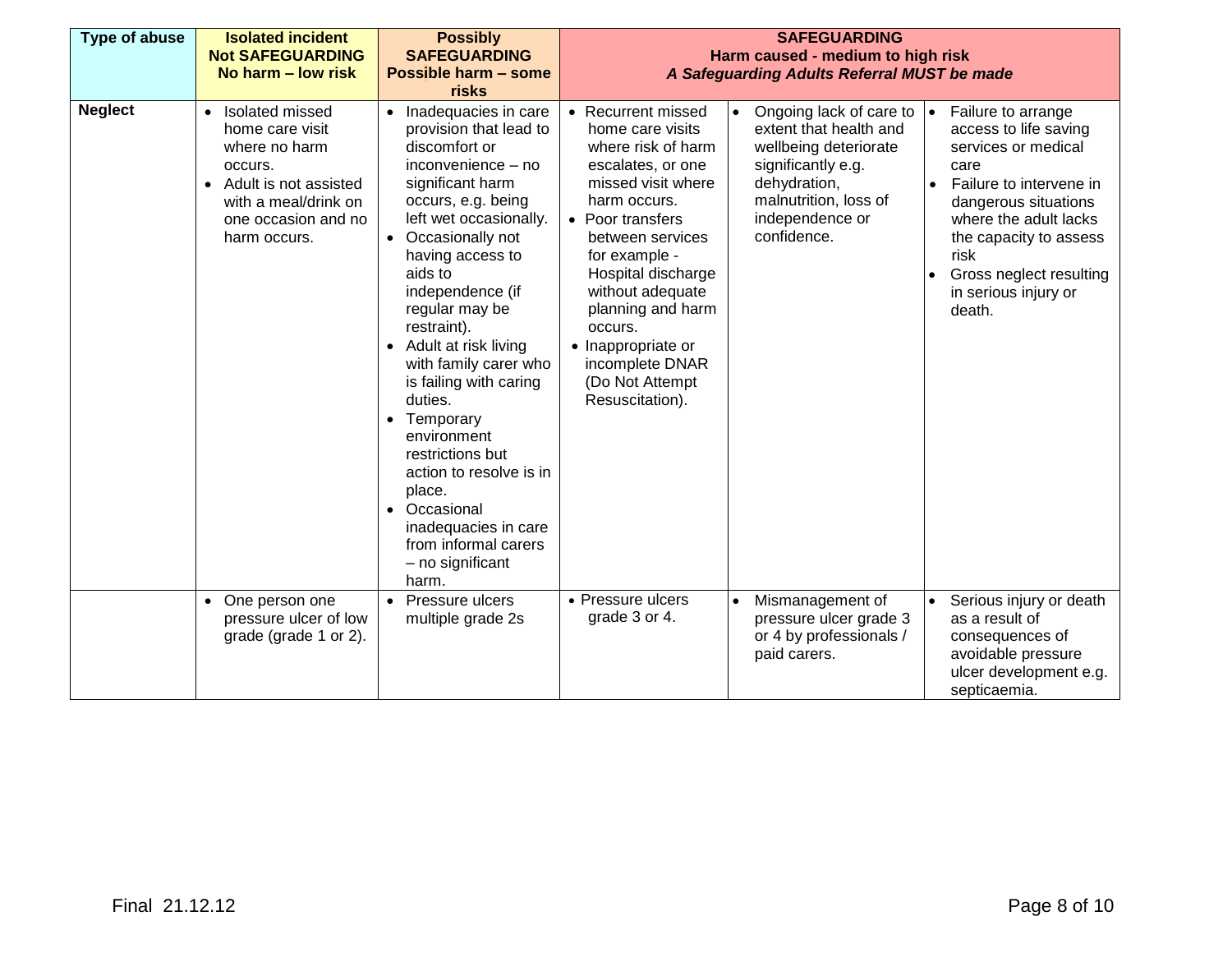| Type of abuse        | <b>Isolated incident</b><br><b>Not SAFEGUARDING</b><br>No harm – low risk                                                                                                                                                                                                                                                                                                             | <b>Possibly</b><br><b>SAFEGUARDING</b><br>Possible harm - some<br>risks                                                                                                                                                                                                                                                                                                            | <b>SAFEGUARDING</b><br>Harm - medium to high risk<br>A Safeguarding Adults Referral MUST be made                                                                                                                                                                                                                                                                                                                                                                                                                                                                                                                                                                                                                                                                                                                                                                                                                                                                                                                                                                                                                                                                                                                                                                      |  |  |
|----------------------|---------------------------------------------------------------------------------------------------------------------------------------------------------------------------------------------------------------------------------------------------------------------------------------------------------------------------------------------------------------------------------------|------------------------------------------------------------------------------------------------------------------------------------------------------------------------------------------------------------------------------------------------------------------------------------------------------------------------------------------------------------------------------------|-----------------------------------------------------------------------------------------------------------------------------------------------------------------------------------------------------------------------------------------------------------------------------------------------------------------------------------------------------------------------------------------------------------------------------------------------------------------------------------------------------------------------------------------------------------------------------------------------------------------------------------------------------------------------------------------------------------------------------------------------------------------------------------------------------------------------------------------------------------------------------------------------------------------------------------------------------------------------------------------------------------------------------------------------------------------------------------------------------------------------------------------------------------------------------------------------------------------------------------------------------------------------|--|--|
| <b>Institutional</b> | • Short term lack of<br>stimulation or<br>opportunities for<br>people to engage in<br>meaningful social<br>and leisure activities<br>and where no harm<br>occurs.<br>Short term - service<br>users not given<br>sufficient voice or<br>involved in the<br>running of the<br>service.<br>• Service design<br>where groups of<br>service users living<br>together are<br>inappropriate. | • Denial of individuality<br>and opportunities for<br>service users to<br>make informed<br>choices and take<br>responsible risks.<br>• Care planning<br>documentation not<br>person centered.<br>• Denying adult at risk<br>access to<br>professional support<br>and services such as<br>advocacy.<br>Poor, ill informed or<br>outmoded care<br>practice - no<br>significant harm. | • Rigid or inflexible<br>Ill-treatment of one or<br>• Staff misusing their<br>$\bullet$<br>more adults as risk<br>routines.<br>position of power over<br>such as unsafe manual<br>service users.<br>• Service user's<br>handling.<br>dignity is<br>Over-medication<br>$\bullet$<br>Failure to report,<br>undermined, e.g.<br>and/or inappropriate<br>$\bullet$<br>lack of privacy<br>restraint used to<br>monitor or improve bad<br>during support with<br>care practices.<br>manage behaviour.<br>intimate care<br>Unsafe and unhygienic<br>Widespread,<br>$\bullet$<br>needs, shared<br>consistent ill treatment.<br>living environments.<br>clothing,<br>Failure to support an<br>Stark or spartan living<br>$\bullet$<br>underclothing,<br>adult at risk to access<br>environments causing<br>dentures etc.<br>health and or care<br>sensory deprivation.<br>• Failure to whistle<br>treatments.<br>Deprivation of liberty<br>$\bullet$<br>blow on serious<br>not authorised by legal<br>Punitive responses to<br>issues when<br>challenging<br>process<br>internal procedures<br>behaviours.<br>to highlight issues<br>are exhausted.<br>• Failure to refer<br>disclosure of abuse<br>• Inappropriate or<br>incomplete DNAR<br>(Do Not Attempt<br>Resuscitation) |  |  |
|                      | • One off incident of<br>low staffing due to<br>unpredictable<br>circumstances,<br>despite management<br>efforts to address.<br>No harm caused                                                                                                                                                                                                                                        | More than one<br>$\bullet$<br>incident of low<br>staffing levels, no<br>contingencies in<br>place. No harm<br>caused.                                                                                                                                                                                                                                                              | Low staffing levels<br>Repeated incidents of<br>• Single incident of<br>which result in serious<br>low staffing resulting in<br>low staffing<br>resulted resulting<br>harm to more than one<br>injury or death to more<br>in harm to more<br>than one person<br>person<br>(corporate<br>than one person<br>manslaughter)                                                                                                                                                                                                                                                                                                                                                                                                                                                                                                                                                                                                                                                                                                                                                                                                                                                                                                                                              |  |  |